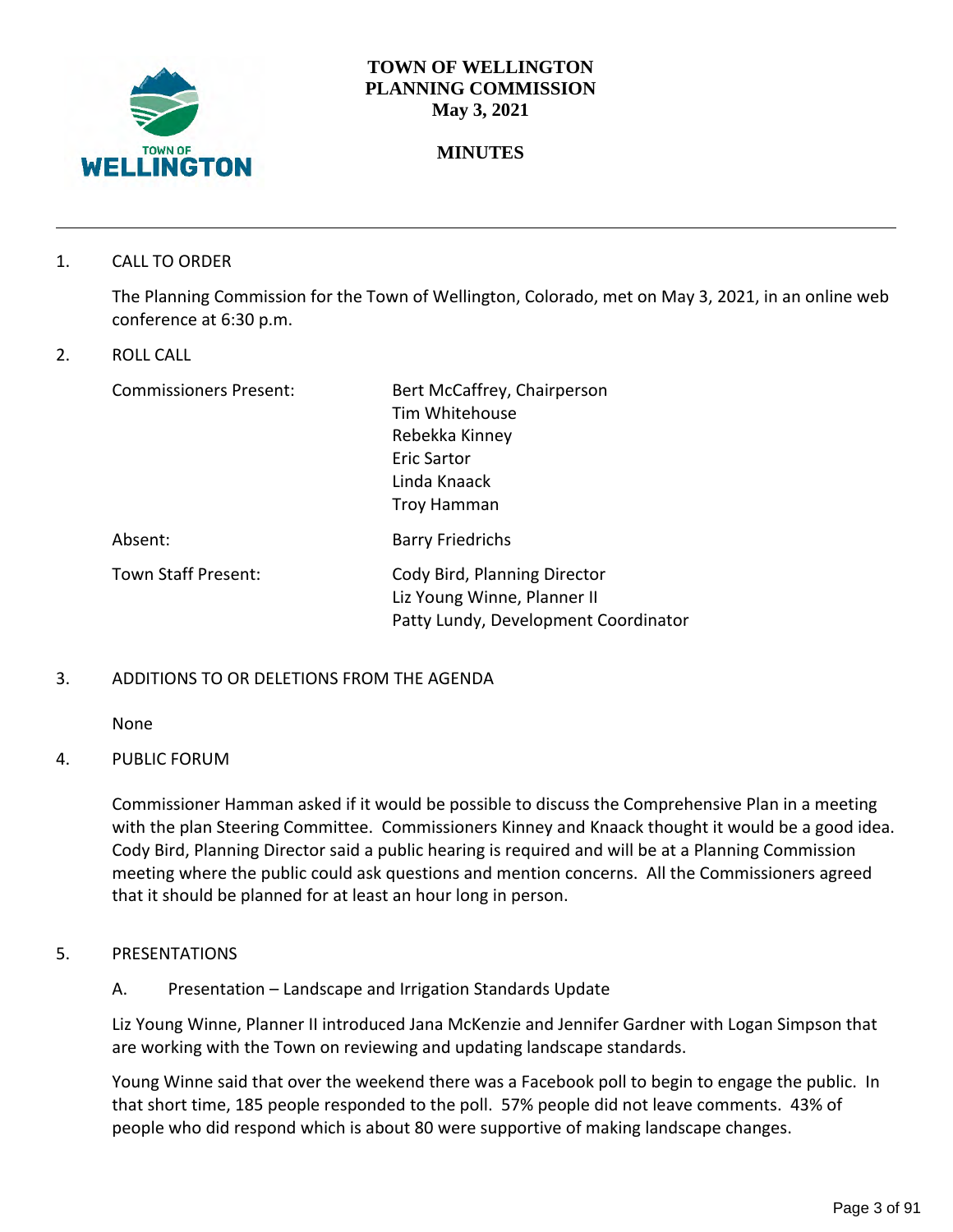Jennifer Gardener with Logan Simpson gave a quick overview and purpose of this project. She said the primary purpose is to reduce potable water use in landscapes. Throughout the project, they will be looking at all types of landscapes for residential, commercial, streetscapes, parks, and open space. They will be looking at successful implementations from other communities and develop example landscape prototypes that could be implemented in Town. Once done with the process and it is all pulled together into a report format, it will give examples.

Commissioner Whitehouse asked if grey water could be part of the landscape plan. Young Winne said that they are keeping grey water on the back burner for now as it is really challenging to implement. Bird added that a grey water system has a whole set of provisions in the building code and that it is a mini wastewater treatment plant that the homeowners would be responsible for maintaining, including the chemical processes, the discharge and it is a bit complicated. At this time, we are keeping our eye on the changing technologies and will roll it out when it makes sense for the community without adding an extra cost to the residents.

Commissioner Hamman wanted to know if this plan would be for new residents or for existing. Bird replied that this is intended to be for both.

Commissioner Kinney mentioned that she would like to see graphics in the final and possibly incentives of some kind if people install landscapes with less irrigated grass.

### 6. CONSIDERATION OF MINUTES

A. Meeting Minutes of April 5, 2021.

Moved by Commissioner Whitehouse, seconded by Commissioner Kinney to approve the April 5, 2021 meeting minutes as presented. Motion passed 6-0.

## 7. NEW BUSINESS

## A. Site Plan Review – 3700 Cleveland Ave.

Bird presented the staff report. The applicant is seeking approval for a site plan to allow reuse of an existing downtown building for restaurant and drink service uses, including mobile food vendors and indoor/outdoor dining areas with accessory outdoor activity spaces. A narrative description of the proposed uses is in the packet. The property is zoned C-2 Downtown Commercial. The C-2 district is identified in the zoning code as "intended to preserve the character of the original downtown and to provide for a mixture of uses that will strengthen and expand the core community." The property was formerly a convenience store associated with gasoline sales. The gasoline storage tanks and pumps have since been removed. The convenience store has been vacant for several years. The applicant desires to make use of the existing structure with minimal changes. The interior is proposed to be remodeled to accommodate the food and beverage service as well as to accommodate an ADA accessible restroom. Building and Fire Dept. permits will be required if the site plans are approved. Additional site details may need to be adjusted to reflect any changes required by the Planning Commission or due to the nature of the outdoor use areas. Staff recommends and requests that minor changes be allowed to be made administratively.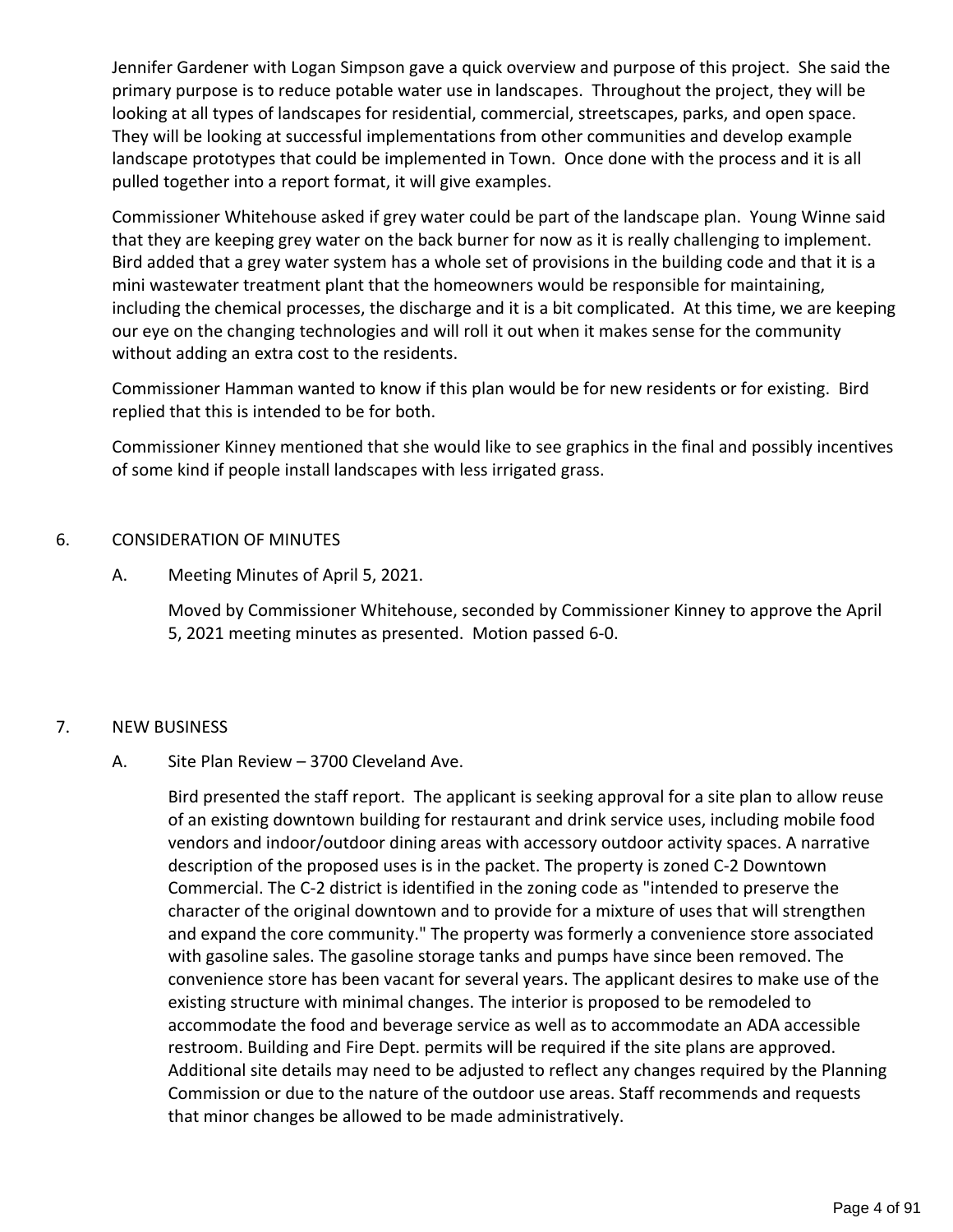Rob Wynne, owner of Smokin Hot BBQ said that their business will only be open on Saturdays and they would like to provide space for other mobile food trucks to use their place on the other days.

Chairman McCaffrey asked what would prevent vehicles from driving into the seating area. Wynne replied that there will be heavy flower boxes, parking bumpers and the food truck around the property so people could not drive through the seating area.

Commissioner Whitehouse asked about a grease trap since there would be food preparation and what would that look like since it is an existing building. Bird said that there are still some details on requirements that still need to be worked out on the remodel plans. Largely, the food trucks are self-contained and staff will work with them with Town Public Works Department to satisfy any wastewater questions.

Wynne also mentioned that the BBQ was the only business that would be doing food prep inside. All the food trucks would only have access to electricity, bathrooms, and the seating area, but not the kitchen.

Commissioner Knaack asked if food trucks that come to Town are licensed. Bird said that they are all required to obtain a Town business license and sales tax license. She also was wondering about the alcohol and would it be served if there were no food trucks. Wynne said that the alcohol component is with a different business, and they could be there with no food.

Commissioner Kinney asked if the outdoor seating would have tents and also how would the lighting be handled for people outdoors. Wynne said he is looking into options for an awning of some type and is he is working with an electrician on what would make the most sense for good lighting.

Commissioner Sartor moved to approve the Site Plan for 3700 Cleveland Avenue including the outdoor use area subject to staff comments and clarification of additional site details. Commissioner Knaack seconded. Motion passed 6-0.

### B. Site Plan Review – Lot 1, Block 6, Wellington (3749 Harrison Ave.)

Bird presented the staff report. The Town of Wellington is seeking an approval for a site plan to allow construction of a two-story office building on the property at 3749 Harrison Avenue. The building addition proposed for the site is intended for employee offices. The property is zoned TR – Transitional. The TR district is identified in the zoning code as being "intended to encompass existing areas containing a mixture of residential and commercial and/or light industrial uses or areas which are currently older neighborhoods of mostly nonconforming residential structures immediately adjacent to expanding commercial and/or light industrial areas and where it is anticipated the neighborhood will transform over time to consist of entirely, or almost entirely, commercial or light industrial uses." The property was purchased by the Town and a conditional use was approved for use of the existing residential home to be used for a Town office building. The existing building is currently used as offices for Town staff. The Town applied for and obtained approval for a variance to reduce the building setback along 3rd Street. The Board of Adjustments conducted a public hearing on April 22, 2021, and following the public hearing, voted to approve a variance reducing the building setback to 2 feet for the covered entryway and 10 feet for the rest of the building. The variance approval is also subject to a site plan approved by the Planning Commission. The setback variance will become null and void if a site plan is not approved.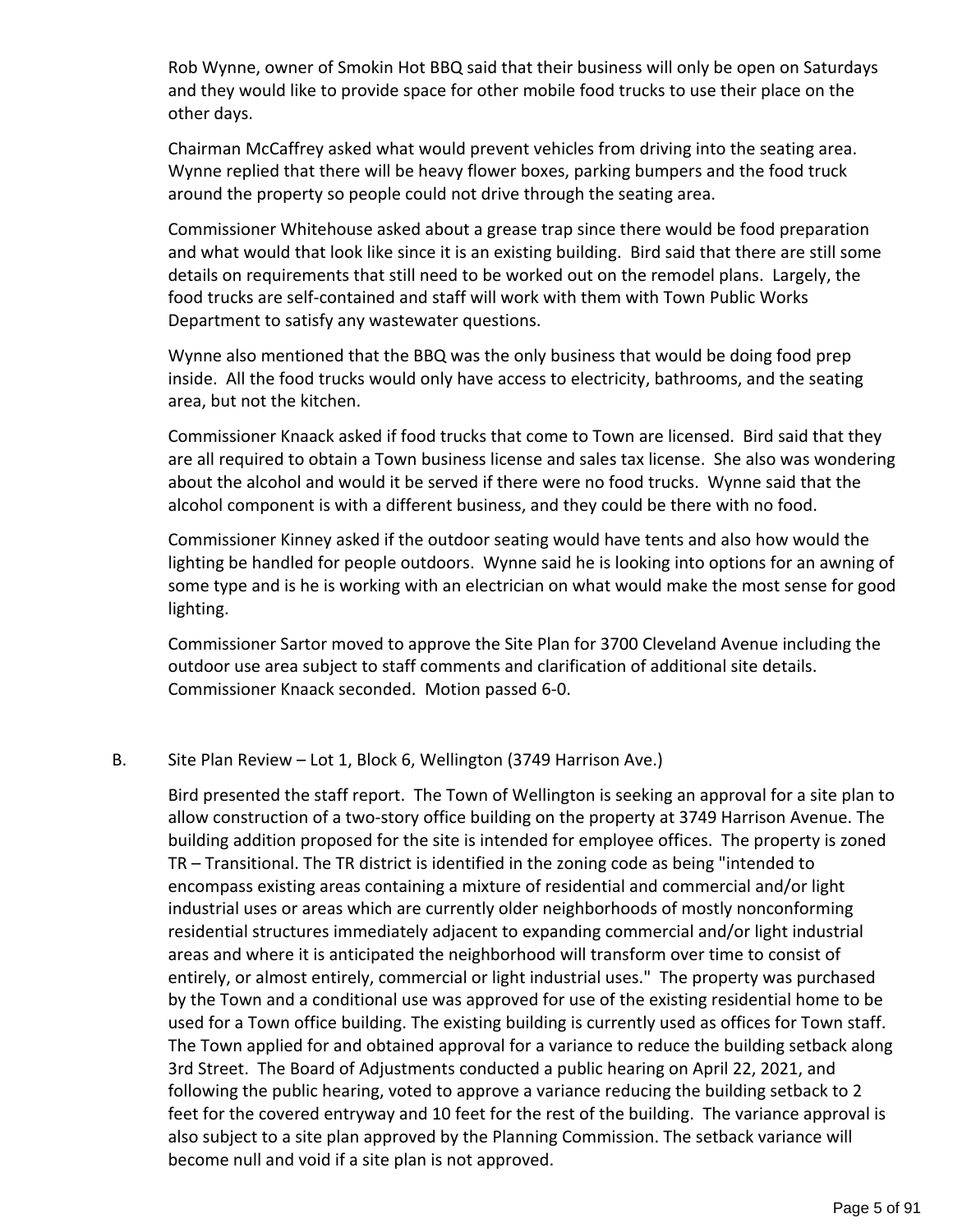Kelly Houghteling, Deputy Town Administrator explained that town staff are spread out between five different buildings in downtown. This creates a lot of confusion with the public. This is not very customer service friendly and there is also poor collaboration amongst Town staff. Houghteling mentioned that some questions about parking in downtown had been brought up and the Town is working on potentially partnering with the T Bar Inn to get that parking lot paved to improve parking options.

Chad Arthur, with Infusion Architects said that he is working to provide staff office space needs as well as trying to fit the needed building onto this existing site with the Transitional zoning which has residential setbacks and commercial downtown setbacks. We also wanted to keep the existing building there. Another constraint is the overhead powerline and the need to maintain a 10-foot clearance both horizontally and vertically. Therefore, you see the building "stepping down" on both the north and south sides to stay clear of the electrical lines as well as to maintain consistency with the adjacent residential character of the neighborhoods.

Commissioner Kinney agreed with keeping the original building as part of the plan.

Chairman McCaffrey and Commissioner Knaack questioned the downtown parking issues. Houghteling said that creating additional shared parking with existing businesses is a possible solution.

Commissioners Hamman and Sartor like the design as it looks like a nice building that could be used for another business if the Town ever chooses to sell the building in the future.

Chairman McCaffrey asked if there were any public comments.

Peter Pronko with Proper Time thinks that sharing the parking lot with the T Bar Inn would accommodate any needs that the future business might have.

Chairman McCaffrey seeing no more public comments, closed the public comment section of the meeting.

Commissioner Sartor shared that he thinks the on-street parking spaces provided adjacent to the site works and Commissioner Kinney agreed. Prior suggestions from others that a portion of Centennial Park could be paved to provide parking was not a good solution.

Commissioner Knaack is concerned with the money being spent on a big building at this time and is worried about the perception of the parking and building that it might upset the public.

Commissioner Kinney moved to approve the Site Plan for Lot 1, Block 6, Wellington (3749 Harrison Ave.) subject to staff comments. Commissioner Whitehouse seconded. Motion passed 6-0.

### 8. ANNOUNCEMENTS

### A. Director Report on Administrative Approvals

Bird mentioned that the O'Reilly Auto Parts store is just about finished with their landscaping. Staff worked with them to make some modifications to their original landscape plan that was approved over four years ago because of some utility conflicts. We also reduced some of the irrigation needs on the west side of the property by reducing sod and having more rock mulch.